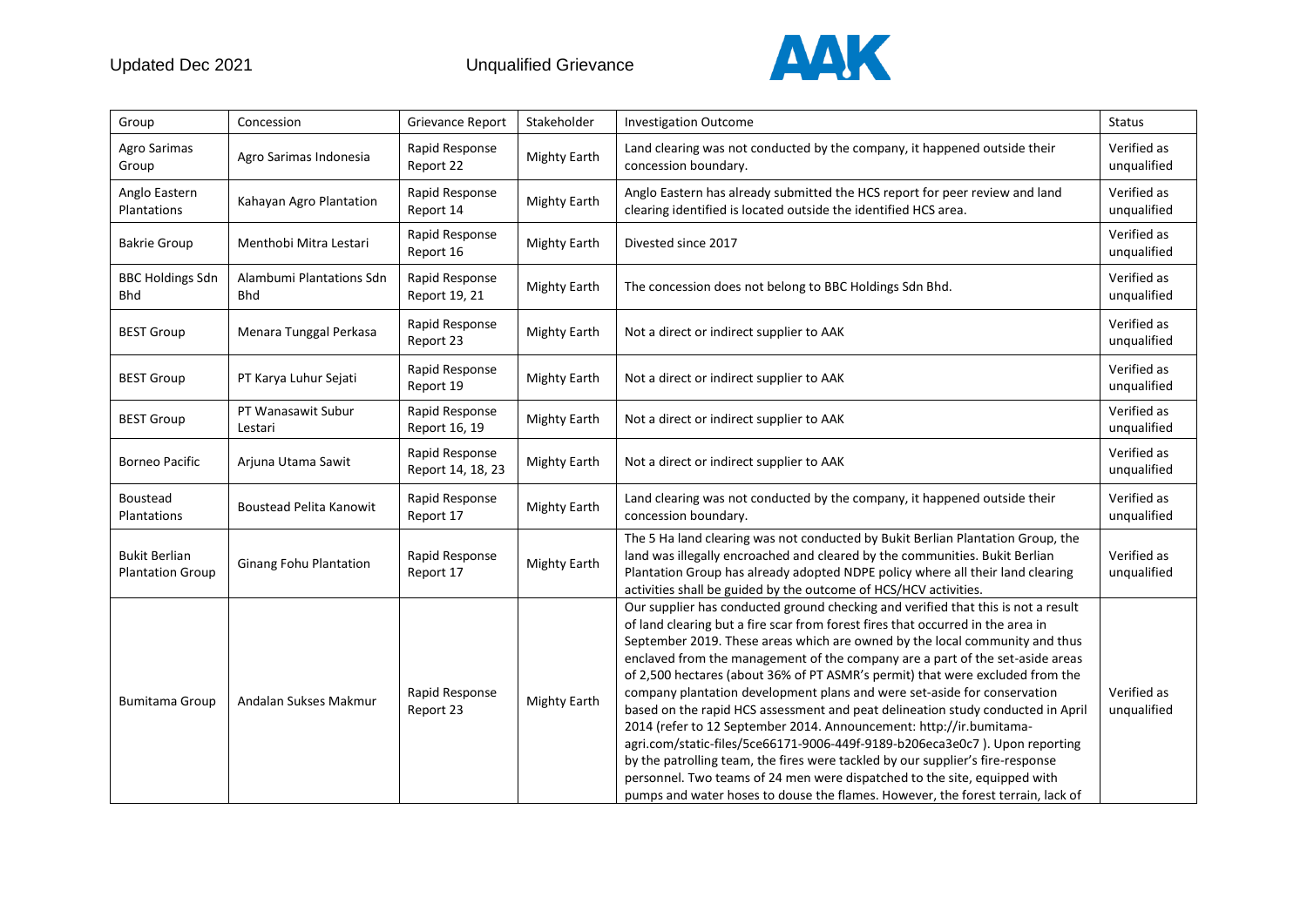

|                                                             |                                                                              |                                 |                     | access roads and peat soil made it very difficult extinguish. Once put out, both<br>incidents were recorded and reported accordingly to relevant local authorities, as<br>well as to the RSPO under the hotspot monitoring scheme                                                                                                                                                                                                                                                                                                                      |                            |
|-------------------------------------------------------------|------------------------------------------------------------------------------|---------------------------------|---------------------|--------------------------------------------------------------------------------------------------------------------------------------------------------------------------------------------------------------------------------------------------------------------------------------------------------------------------------------------------------------------------------------------------------------------------------------------------------------------------------------------------------------------------------------------------------|----------------------------|
| <b>Bumitama Group</b>                                       | Damai Agro Sejahtera                                                         | Rapid Response<br>Report 22, 23 | <b>Mighty Earth</b> | The area in question in PT Damai Agro Sejahtera (DAS) was not cleared by the<br>company but impacted by forest fires that struck the landscape of Sungai Putri<br>forest during the peak of the dry season in September 2019. Bumitama is<br>conducting internal investigation to identify the causes and prevent repeated<br>occurrences of fires in the future. for more info please refer to a news release on<br>this matter published on Bumitama's website:<br>http://ir.bumitama-agri.com/static-files/f3999275-46d9-466b-b656-<br>53d7dcfe985a | Verified as<br>unqualified |
| <b>CB</b> Industrial<br>Product Holding /<br>Jhonlin Group: | Kurun Sumber<br>Rezeki/Solar Green Sdn<br>Bhd/ Kumpulan Kris Jati<br>Sdn Bhd | Rapid Response<br>Report 17     | <b>Mighty Earth</b> | AAK's direct supplier has suspended CB Industrial Product Holding                                                                                                                                                                                                                                                                                                                                                                                                                                                                                      | Verified as<br>unqualified |
| <b>CB</b> Industrial<br><b>Product Holdings</b>             | Jaya Jadi Utama                                                              | Rapid Response<br>Report 26     | <b>Mighty Earth</b> | AAK's direct supplier has suspended CB Industrial Product Holding                                                                                                                                                                                                                                                                                                                                                                                                                                                                                      | Verified as<br>unqualified |
| <b>CB</b> Industrial<br><b>Product Holdings</b>             | Sawit Lamandau Raya                                                          | Rapid Response<br>Report 26     | <b>Mighty Earth</b> | AAK's direct supplier has suspended CB Industrial Product Holding                                                                                                                                                                                                                                                                                                                                                                                                                                                                                      | Verified as<br>unqualified |
| Ciliandry Anky<br>Abadi                                     | Agrindo Green Lestari                                                        | Rapid Response<br>Report 27     | <b>Mighty Earth</b> | Not a direct or indirect supplier to AAK                                                                                                                                                                                                                                                                                                                                                                                                                                                                                                               | Verified as<br>unqualified |
| Dhanista Surya<br>Nusantara                                 | Sabhantara Rawi Sentosa                                                      | Rapid Response<br>Report 21     | <b>Mighty Earth</b> | Land clearing occurred outside of the company's concessions.                                                                                                                                                                                                                                                                                                                                                                                                                                                                                           | Verified as<br>unqualified |
| Dharma Satya<br>Nusantara                                   | Putra Utama Lestari (area<br>1)                                              | Rapid Response<br>Report 20     | <b>Mighty Earth</b> | The area in question is outside PT Putra Utama Lestari's concession boundary                                                                                                                                                                                                                                                                                                                                                                                                                                                                           | Verified as<br>unqualified |
| Dharma Satya<br>Nusantara (DSN)                             | Putra Utama Lestari (area<br>2)                                              | Rapid Response<br>Report 20     | <b>Mighty Earth</b> | The area in question is outside PT Putra Utama Lestari's concession boundary                                                                                                                                                                                                                                                                                                                                                                                                                                                                           | Verified as<br>unqualified |
| Dharma Sawit<br>Nusantara Tbk<br>(DSN Group)                | Prima Sawit Andalan                                                          | Rapid Response<br>Report 17     | <b>Mighty Earth</b> | Not a direct or indirect supplier to AAK                                                                                                                                                                                                                                                                                                                                                                                                                                                                                                               | Verified as<br>unqualified |
| Eagle High<br><b>Plantations Tbk</b>                        | Arrtu Energie Resources                                                      | Rapid Response<br>Report 22     | <b>Mighty Earth</b> | The area in question in PT Arrtu Energie Resources (AER) was caused by fire<br>incidents trigged by extreme dry weather conditions in Indonesia. Fire outside PT<br>AER's concession area has spread into their concession and caused the fire in PT<br>AER during the dry period.                                                                                                                                                                                                                                                                     | Verified as<br>unqualified |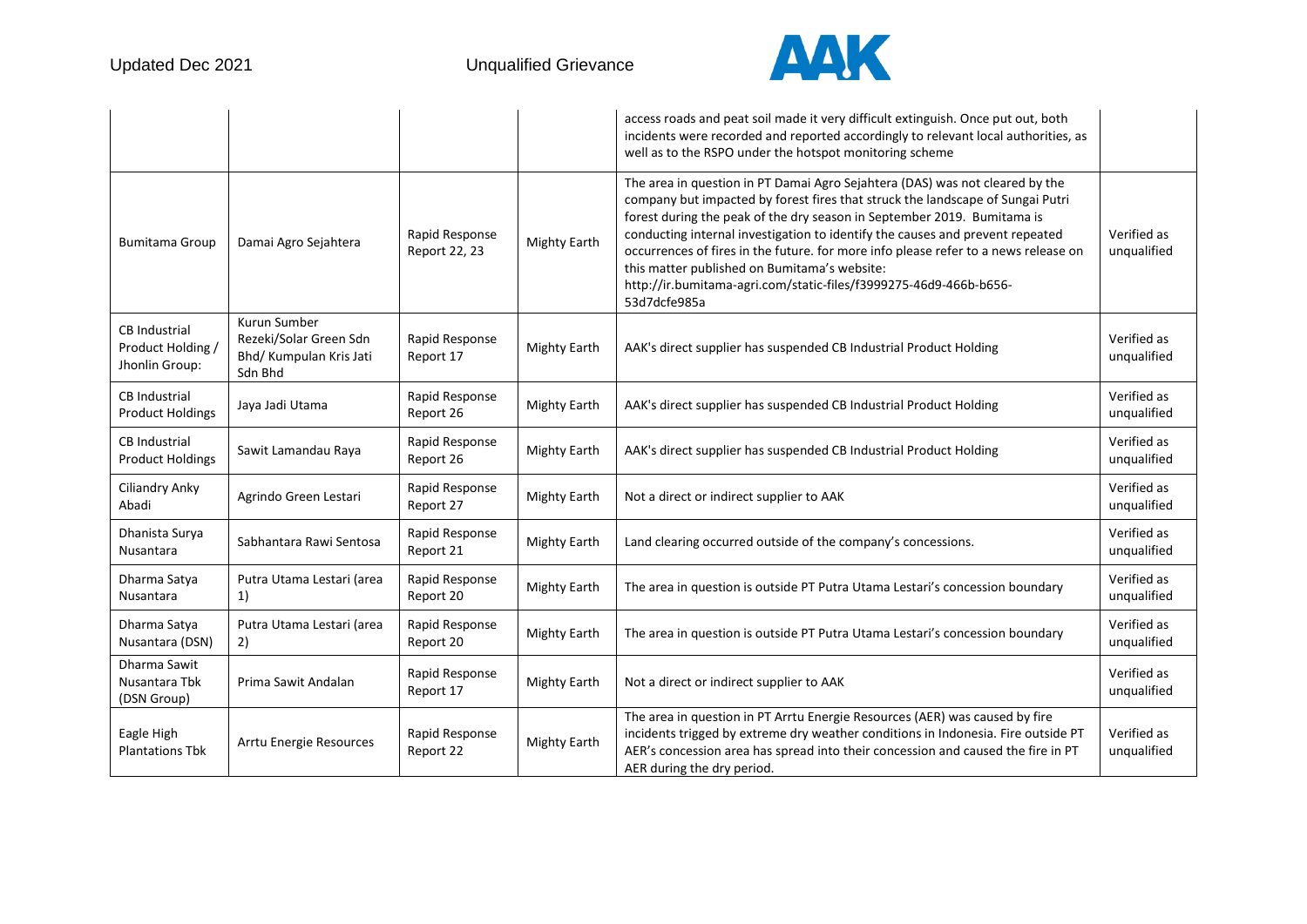

| Fangiono Agro<br><b>Plantation (FAP</b><br>Agri)       | Tirta Madu Sawit Jaya         | Rapid Response<br>Report 22 24, 25 | <b>Mighty Earth</b> | Land clearing was not conducted by the company, it happened outside their<br>concession boundary. FAP Agri has also published their NDPE policy in October<br>2019.                                                                                                                                                                                                                                 | Verified as<br>unqualified |
|--------------------------------------------------------|-------------------------------|------------------------------------|---------------------|-----------------------------------------------------------------------------------------------------------------------------------------------------------------------------------------------------------------------------------------------------------------------------------------------------------------------------------------------------------------------------------------------------|----------------------------|
| Fangiono Agro<br><b>Plantation Group</b><br>(FAP Agri) | Ketapang Hijau Lestari        | Rapid Response<br>Report 9         | <b>Mighty Earth</b> | High Carbon Stock assessment at PT Ketapang Hijau Lestari was completed in<br>2017 by a registered organization with HCSA. Based on our suppliers, there was<br>no land clearing at HCS area identified. FAP Agri has also published their NDPE<br>policy in October 2019.                                                                                                                          | Verified as<br>unqualified |
| Felda Global<br>Ventures                               | Citra Niaga Perkasa           | Rapid Response<br>Report 20        | <b>Mighty Earth</b> | FGV has imposed a moratorium on land clearing since 2017, no land clearing was<br>carried out since then. The area in question belongs to the local community,<br>where the land owner cleared it for paddy planting                                                                                                                                                                                | Verified as<br>unqualified |
| <b>First Resources</b>                                 | Ketapang Agro Lestari         | Rapid Response<br>Report 21        | <b>Mighty Earth</b> | HCS/HCV assessment has been duly conducted prior the land clearing. The land<br>development was guided by the outcome of the HCV/HCS assessment. No<br>HCV/HCS area has been cleared.                                                                                                                                                                                                               | Verified as<br>unqualified |
| GAMA/KPN Corp                                          | Agrinusa Persada Mulia        | Rapid Response<br>Report 20        | <b>Mighty Earth</b> | Gama has imposed a moratorium on land clearing July 2018, no land clearing was<br>carried out since then. The area in question are outside PT Agrinusa Persada<br>Mulia's HGU concession area. The land clearing was carried out by communities<br>for farming; and by PT. BPUP (Bangun Bina Utama Papua) for road construction.                                                                    | Verified as<br>unqualified |
| GAMA/KPN Corp                                          | Sumatera Unggul Makmur        | Rapid Response<br>Report 18, 28    | <b>Mighty Earth</b> | Land Clearing for non-palm crops (e.g. okra & rubber) was not conducted by the<br>company, it happened outside their concession boundary.                                                                                                                                                                                                                                                           | Verified as<br>unqualified |
| Genting<br><b>Plantations Bhd</b>                      | PT Permata Sawit Mandiri      | Rapid Response<br>Report 15        | <b>Mighty Earth</b> | The parent group divested its ownership of the entity and did not conduct the<br>land clearing.                                                                                                                                                                                                                                                                                                     | Verified as<br>unqualified |
| Global Enterprise<br>Sdn Bhd                           | Bulungan Surya Mas<br>Pratama | Rapid Response<br>Report 21        | <b>Mighty Earth</b> | Land Clearing was not conducted by the company, it happened outside their<br>concession boundary.                                                                                                                                                                                                                                                                                                   | Verified as<br>unqualified |
| <b>Global Palm</b><br>Resources                        | PT Prakarsa Tanji Sejati      | Rapid Response<br>Report 14        | <b>Mighty Earth</b> | Land clearing occurred outside of the company's concessions.                                                                                                                                                                                                                                                                                                                                        | Verified as<br>unqualified |
| Goodhope Group                                         | <b>Rim Capital</b>            | Rapid Response<br>Report 22        | Mighty Earth        | Goodhope has no plan to carry out any new plantings at PT RIM Capital, the<br>company has not conducted any land clearance at Rim capital since 2012. The<br>area in question (-2.661, 112,231) is located outside of RIM Capital's concession.<br>While another area (-2.689, 112.227) belongs to the communities, where the<br>landowners have no intent to relinquish their land to the company. | Verified as<br>unqualified |
| <b>IJM</b> Group                                       | Prima Bahagia Permai          | Rapid Response<br>Report 20        | <b>Mighty Earth</b> | IJM has imposed a moratorium on land clearing early 2018. No land clearing was<br>carried out at PT Prima Bahagia Permai since then. The area in question is outside<br>PT Prima Bahagia Permai's concession boundary                                                                                                                                                                               | Verified as<br>unqualified |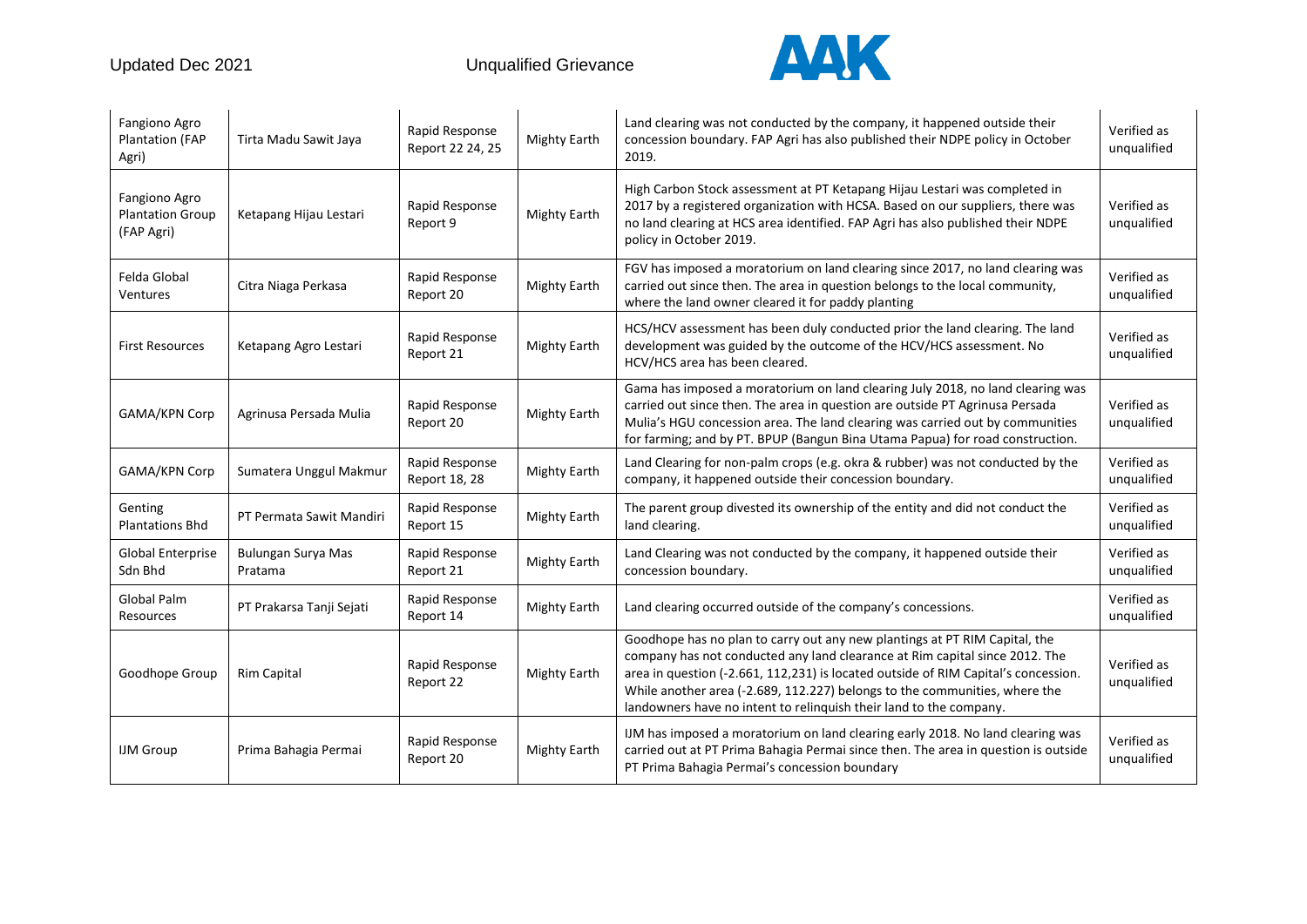

| Incasi Raya                | Arvenasepakat                                           | Rapid Response<br>Report 17                       | <b>Mighty Earth</b> | The land clearing was not conducted by Arvenasepakat, the area was illegally<br>encroached and cleared by communities of Kelompok Sinaga. Police report has<br>been lodged on the illegal encroachment.                                                                                                                                                                                                                                                                                                                                                                                                                                                                                                                                   | Verified as<br>unqualified |
|----------------------------|---------------------------------------------------------|---------------------------------------------------|---------------------|-------------------------------------------------------------------------------------------------------------------------------------------------------------------------------------------------------------------------------------------------------------------------------------------------------------------------------------------------------------------------------------------------------------------------------------------------------------------------------------------------------------------------------------------------------------------------------------------------------------------------------------------------------------------------------------------------------------------------------------------|----------------------------|
| Incasi Raya Group          | Makmur Agro Lestari                                     | Rapid Response<br>Report 23                       | <b>Mighty Earth</b> | This concession doesn't belong to Incasi Raya. MAL is located in West Kalimantan<br>while the location of this report is located in Central Kalimantan.                                                                                                                                                                                                                                                                                                                                                                                                                                                                                                                                                                                   | Verified as<br>unqualified |
| Kalimantan Sawit<br>Kusama | Fajar Saudara Lestari                                   | Rapid Response<br>Report 22                       | <b>Mighty Earth</b> | The area in question in Fajar Saudara Lestari (PT FSL) was caused by fire incidents<br>trigged by extreme dry weather conditions in Indonesia. Fire outside PT FSL<br>concession area has spread into their concession and cause the fire in PT FSL<br>during the dry period.                                                                                                                                                                                                                                                                                                                                                                                                                                                             | Verified as<br>unqualified |
| Kirana Megatara            | Putra Katingan Pratama                                  | Rapid Response<br>Report 17                       | <b>Mighty Earth</b> | Not a direct or indirect supplier to AAK                                                                                                                                                                                                                                                                                                                                                                                                                                                                                                                                                                                                                                                                                                  | Verified as<br>unqualified |
| <b>KLK Berhad</b>          | Menteng Jaya Sawit<br>Perdana                           | Rapid Response<br>Report 18                       | <b>Mighty Earth</b> | The alleged area is located within PT MJSP's permit area (Izin lokasi). It is however<br>no longer within the management control of PT MJSP, as in Y2016 the area has<br>been gazetted by Ministry of Environment and Forestry [Kementerian Lingkungan<br>Hidup & Kehutanan "KLHH"] as Community Forest Plantation [Hutan Tanaman<br>Rakyat ("HTR")] area. A copy of the Ministerial Decree letter [Surat Keputusan<br>Menteri] from KLHH and the location map of the HTR area relative to the alleged<br>area is attached here. It is a local government's development programme for the<br>local community in collaboration with Gabungan Kelompok Tani Hutan<br>("Gapoktan"), and is monitored by the Forest Agency [Dinas Kehutanan]. | Verified as<br>unqualified |
| Kwantas                    | <b>Kwantas Pelita Plantations</b><br>(Balingan) Sdn Bhd | Rapid Response<br>Report 14                       | <b>Mighty Earth</b> | The company was not involved in the land clearing. While the clearing took place<br>within Kwantas Pelita's boundaries, the land is not under the company's control<br>as it has not been acquired from the local owner.                                                                                                                                                                                                                                                                                                                                                                                                                                                                                                                  | Verified as<br>unqualified |
| Lyman Agro                 | PT Bonti Permai                                         | Rapid Response<br>Report 19                       | <b>Mighty Earth</b> | Land clearing occurred outside of the company's concessions, and indicates<br>potential community farming.                                                                                                                                                                                                                                                                                                                                                                                                                                                                                                                                                                                                                                | Verified as<br>unqualified |
| Makin Group                | Cipta Karsa Kahuripan                                   | Rapid Response<br>Report 21                       | <b>Mighty Earth</b> | Concession in question does not belong to Makin Group, as their location permit<br>expired for more than 10 years                                                                                                                                                                                                                                                                                                                                                                                                                                                                                                                                                                                                                         | Verified as<br>unqualified |
| Makin Group                | PT Krida Dharma<br>Kahuripan                            | Rapid Response<br>Report 5, 6                     | <b>Mighty Earth</b> | The concession does not belong to the company. PT KDK had returned its location<br>permit to the local government in July 2017 as the land was categorized as forest<br>area and could not be converted for production.                                                                                                                                                                                                                                                                                                                                                                                                                                                                                                                   | Verified as<br>unqualified |
| Makin Group                | PT Mekar Karya Kahuripan                                | Rapid Response<br>Report 17                       | <b>Mighty Earth</b> | Land clearing occurred outside of the company's concessions. PT MKK ceased<br>business activity since September 2016.                                                                                                                                                                                                                                                                                                                                                                                                                                                                                                                                                                                                                     | Verified as<br>unqualified |
| Mulia Sawit                | Persada Era Agro Kencana                                | Rapid Response<br>Report 9, 10, 11,<br>12, 15, 25 | <b>Mighty Earth</b> | Not a direct or indirect supplier to AAK                                                                                                                                                                                                                                                                                                                                                                                                                                                                                                                                                                                                                                                                                                  | Verified as<br>unqualified |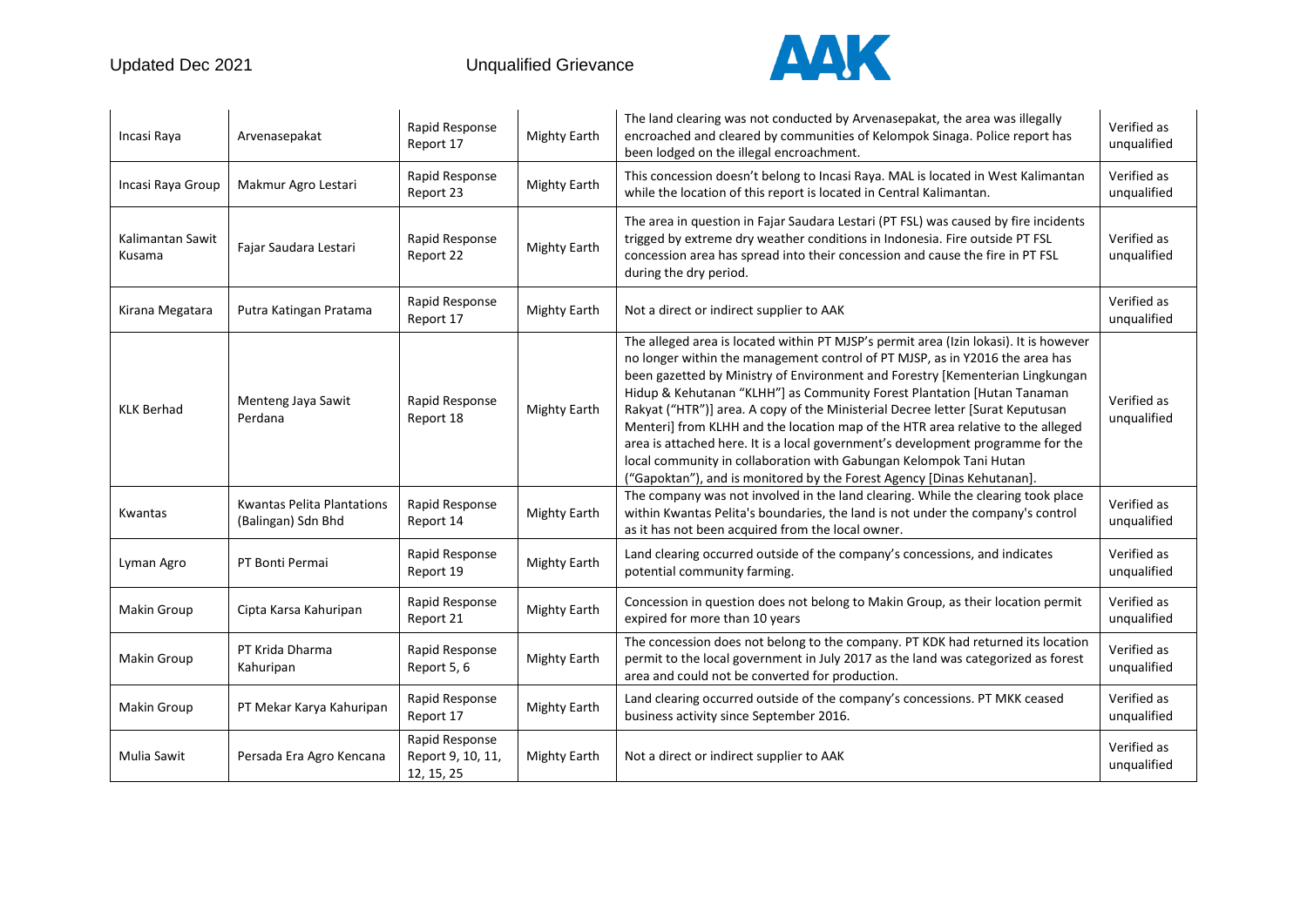

| <b>NPC Resources</b>                    | Sumber Alam Selaras                                              | Rapid Response<br>Report 23, 25     | <b>Mighty Earth</b> | The area in question in Sumber Alam Selaras was not cleared by the company but<br>impacted by forest fires that struck during the peak of the dry season in<br>September 2019.                                 | Verified as<br>unqualified |
|-----------------------------------------|------------------------------------------------------------------|-------------------------------------|---------------------|----------------------------------------------------------------------------------------------------------------------------------------------------------------------------------------------------------------|----------------------------|
| Nurdin<br>Tambubolon<br>Corp. (NT Corp) | PT Bintang Sakti Lenggana                                        | Rapid Response<br>Report 19         | <b>Mighty Earth</b> | Not a direct or indirect supplier to AAK                                                                                                                                                                       | Verified as<br>unqualified |
| Perkebunan<br>Nusantara                 | Perkebunan Nusantara II<br>Prafi                                 | Rapid Response<br>Report 15         | <b>Mighty Earth</b> | Divested since 2014                                                                                                                                                                                            | Verified as<br>unqualified |
| <b>Pinehill Pacific</b>                 | Makmur Jaya Malindo                                              | Rapid Response<br>Report 18         | <b>Mighty Earth</b> | Not a direct or indirect supplier to AAK                                                                                                                                                                       | Verified as<br>unqualified |
| PT Astro Agro<br>Lestari                | PT Agincourt Resources<br>Tbk                                    | Rapid Response<br>Report 33, 34, 36 | <b>Mighty Earth</b> | Deforestation linked to mining operation is outside the scope of palm NDPE policy                                                                                                                              | Verified as<br>unqualified |
| Puncak Niaga<br><b>Holdings Bhd</b>     | Danum Sinar Sdn Bhd                                              | Rapid Response<br>Report 23         | <b>Mighty Earth</b> | Not a direct or indirect supplier to AAK                                                                                                                                                                       | Verified as<br>unqualified |
| <b>QL Resources</b>                     | Pipit Mutiara Indah                                              | Rapid Response<br>Report 27, 28     | <b>Mighty Earth</b> | Land clearing was not conducted by the company, it happened outside their<br>concession boundary.                                                                                                              | Verified as<br>unqualified |
| <b>RGE Group</b>                        | Usaha Sawit Unggul                                               | Rapid Response<br>Report 17         | <b>Mighty Earth</b> | Land clearing was not conducted by the company, it happened outside their<br>concession boundary.                                                                                                              | Verified as<br>unqualified |
| Rimbunan Hijau                          | Erajaya Synergy Sdn Bhd<br>(Lassa division, part of<br>LPF/0029) | Rapid Response<br>Report 18         | <b>Mighty Earth</b> | Land clearing was reported in several areas based on the RRR 18. While a small<br>portion was cleared for non-palm planting related operation, most of the area<br>was illegally cleared by local communities. | Verified as<br>unqualified |
| Rimbunan Hijau                          | Poh Zhen Sdn Bhd                                                 | Rapid Response<br>Report 17, 29     | Mighty Earth        | The land clearing is not related to oil palm development                                                                                                                                                       | Verified as<br>unqualified |
| Rimbunan Hijau                          | <b>RH Plantation (Selangor</b><br>Estate)                        | Rapid Response<br>Report 19         | Mighty Earth        | The land clearing is not related to oil palm development                                                                                                                                                       | Verified as<br>unqualified |
| Rimbunan Hijau                          | Simunjan Estate                                                  | Rapid Response<br>Report 21         | Mighty Earth        | Land clearing was not done by the company, it was illegal encroachment by<br>surrounding communities.                                                                                                          | Verified as<br>unqualified |
| Rimbunan Hijau                          | Timrest Sdn Bhd                                                  | Rapid Response<br>Report 21         | Mighty Earth        | Land clearing was not conducted by the company, it happened outside their<br>concession boundary.                                                                                                              | Verified as<br>unqualified |
| Rimbunan Hijau                          | Woodijaya Sdn Bhd (Lot<br>197)                                   | Rapid Response<br>Report 18         | Mighty Earth        | The area in question is an NCR land, where the 4ha clearance was done by<br>communities for the planting of pineapple.                                                                                         | Verified as<br>unqualified |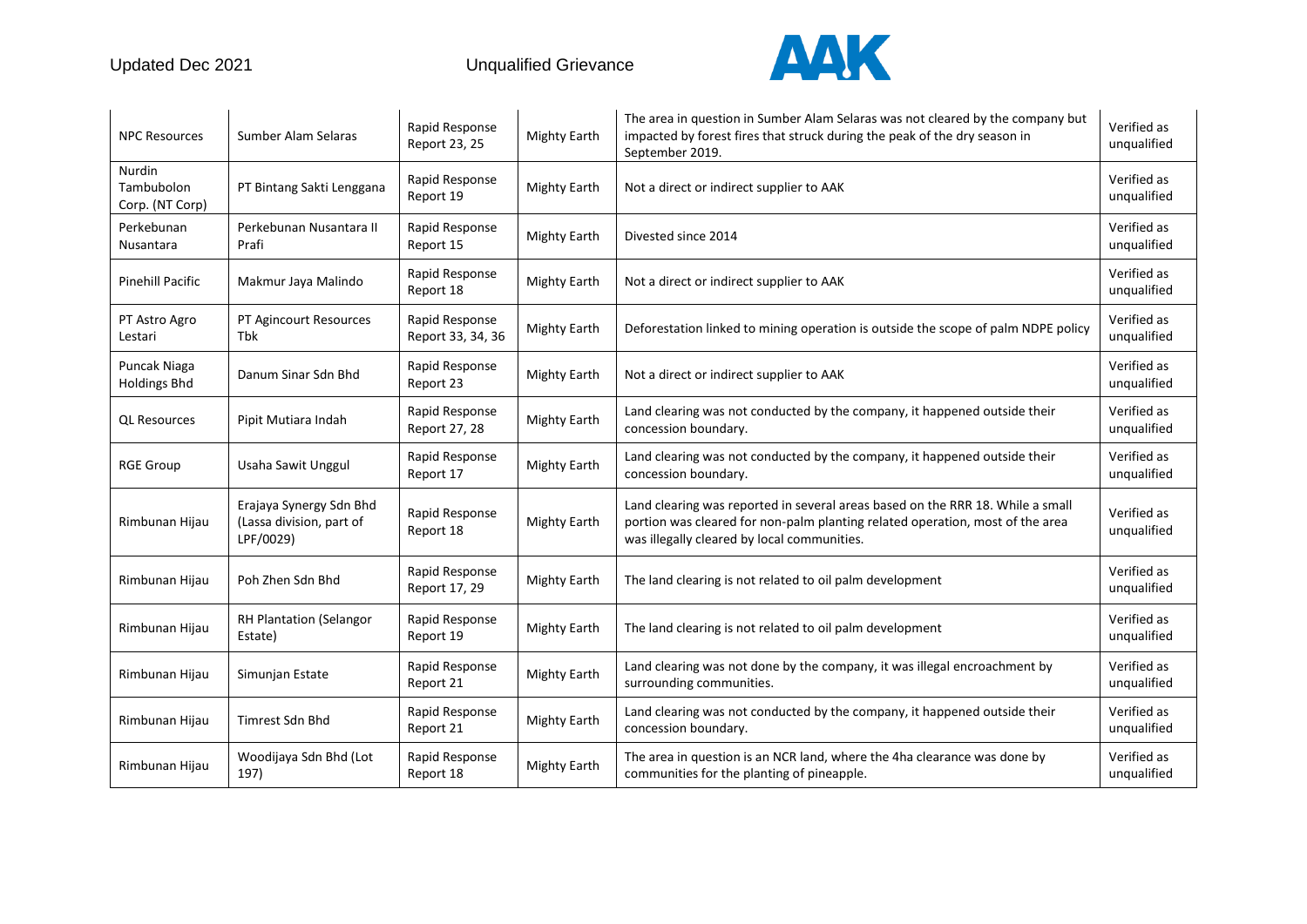

| Rimbunan Hijau                   | Jaya Tiasa Holdings Berhad                       | Rapid Response<br>Report 12               | <b>Mighty Earth</b> | The land clearing is not related to oil palm development                                                                                                                                                                                                                                                                                                                                                                         | Verified as<br>unqualified |
|----------------------------------|--------------------------------------------------|-------------------------------------------|---------------------|----------------------------------------------------------------------------------------------------------------------------------------------------------------------------------------------------------------------------------------------------------------------------------------------------------------------------------------------------------------------------------------------------------------------------------|----------------------------|
| Rimbunan Hijau                   | PJP Pelita Lundu<br><b>Plantation Sdn Bhd</b>    | Rapid Response<br>Report 29               | <b>Mighty Earth</b> | Land clearing was not conducted by the company but the local smallholders. The<br>particular area is owned by local smallholders.                                                                                                                                                                                                                                                                                                | Verified as<br>unqualified |
| <b>Samling Group</b>             | LPF 008/Merudi & Batu<br>Belah                   | Rapid Response<br>Report 24, 25, 26       | <b>Mighty Earth</b> | Not a direct or indirect supplier to AAK. Samling group suspended since June<br>2020                                                                                                                                                                                                                                                                                                                                             | Verified as<br>unqualified |
| Samling Group                    | LPF/0006 Samling-Lana                            | Rapid Response<br>Report 11, 15           | <b>Mighty Earth</b> | Deforestation incident in a non-palm entity.                                                                                                                                                                                                                                                                                                                                                                                     | Verified as<br>unqualified |
| Samling Group                    | LPF/0008 Marudi & Batu<br>Belah                  | Rapid Response<br>Report 13               | <b>Mighty Earth</b> | The land clearing is not related to oil palm development                                                                                                                                                                                                                                                                                                                                                                         | Verified as<br>unqualified |
| Samling Group                    | Samling Jelalong LPF 0007<br>Parts 1, 2 & 3      | Rapid Response<br>Report 15, 16           | <b>Mighty Earth</b> | Deforestation incident in a non-palm entity.                                                                                                                                                                                                                                                                                                                                                                                     | Verified as<br>unqualified |
| Samling Group                    | Syarikat Samling Timber<br>Sdn Bhd (LPF 0014)    | Rapid Response<br>Report 17               | <b>Mighty Earth</b> | The land clearing is not related to oil palm development                                                                                                                                                                                                                                                                                                                                                                         | Verified as<br>unqualified |
| <b>Samling Group</b>             | <b>Tunas Borneo Plantation</b>                   | Rapid Response<br>Report 18, 27           | <b>Mighty Earth</b> | The alleged area in the Report is not within the supplier's concession as their<br>location permit (Izin Lokasi) for that area had expired. Based on information and<br>photos evidence received by our suppliers, the area is currently occupied by local<br>communities which has conducted the land clearing. It was also noted that<br>substantial land clearing was conducted by a mining company operating in the<br>area. | Verified as<br>unqualified |
| Sampoerna Agro                   | Usaha Agro Indonesia                             | Rapid Response<br>Report 22               | <b>Mighty Earth</b> | Land clearing was not conducted by the company. The area in question belongs to<br>community, where the landowners have no intent to relinquish their land to the<br>company.                                                                                                                                                                                                                                                    | Verified as<br>unqualified |
| Samuel<br>International<br>Group | Jayaraya                                         | Rapid Response<br>Report 19               | <b>Mighty Earth</b> | Not a direct or indirect supplier to AAK                                                                                                                                                                                                                                                                                                                                                                                         | Verified as<br>unqualified |
| Shin Yang Group                  | Dataran Seping Sdn Bhd<br>(Adam Oil Palm Estate) | Rapid Response<br>Report 20               | <b>Mighty Earth</b> | Land clearing occurred due to illegal encroachment.                                                                                                                                                                                                                                                                                                                                                                              | Verified as<br>unqualified |
| Shin Yang Group                  | Licensed to Plant Forests<br>LPF/0039 Zedtee SB  | Rapid Response<br>Report 4, 15, 17,<br>20 | <b>Mighty Earth</b> | Deforestation linked to timber operation is outside the scope of palm NDPE policy                                                                                                                                                                                                                                                                                                                                                | Verified as<br>unqualified |
| Shin Yang Group                  | Shin Yang LPF 0018                               | Rapid Response<br>Report 15               | <b>Mighty Earth</b> | Deforestation linked to timber operation is outside the scope of palm NDPE policy                                                                                                                                                                                                                                                                                                                                                | Verified as<br>unqualified |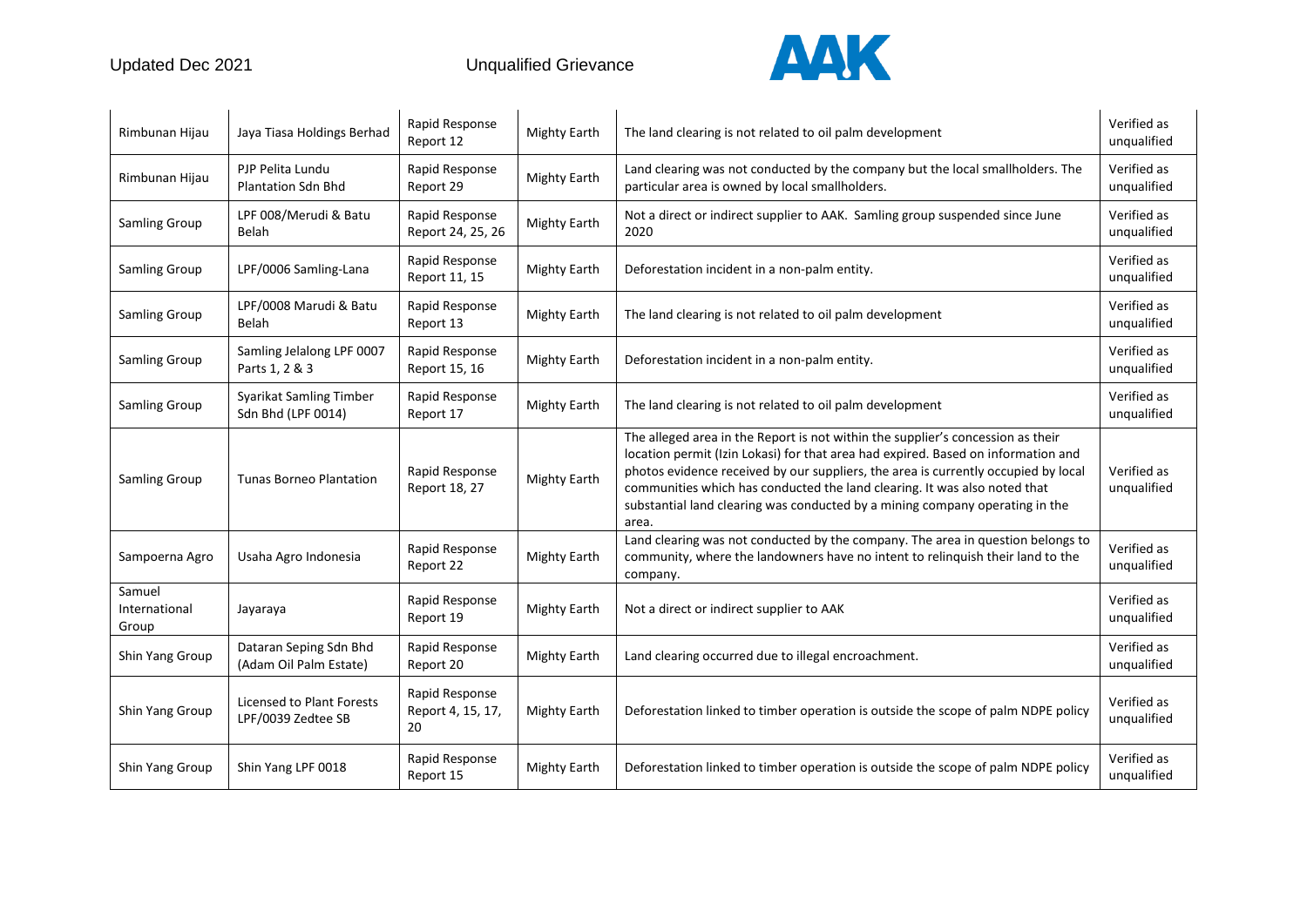

| Shin Yang Group                     | Linau Mewah Group Sdn<br><b>Bhd Linar Sinar Oil Palm</b><br>Estate | Rapid Response<br>Report 13, 25 | <b>Mighty Earth</b> | Deforestation outside concession                                                                                                                                                                                                                                                                                                                                                                                                       | Verified as<br>unqualified |
|-------------------------------------|--------------------------------------------------------------------|---------------------------------|---------------------|----------------------------------------------------------------------------------------------------------------------------------------------------------------------------------------------------------------------------------------------------------------------------------------------------------------------------------------------------------------------------------------------------------------------------------------|----------------------------|
| Sime Darby                          | Sime Darby Plantation Sdn<br><b>Bhd</b>                            | Rapid Response<br>Report 19     | <b>Mighty Earth</b> | The area in question is outside Derawan estate's concession boundary                                                                                                                                                                                                                                                                                                                                                                   | Verified as<br>unqualified |
| <b>STH Group</b>                    | Makmur Bersama Asia                                                | Rapid Response<br>Report 20     | <b>Mighty Earth</b> | The area in question is outside PT Makmur Bersama Asia concession boundary.                                                                                                                                                                                                                                                                                                                                                            | Verified as<br>unqualified |
| Surya Dumai                         | Kalimantan Agro Kencana                                            | Rapid Response<br>Report 20     | <b>Mighty Earth</b> | The concession does not belong to Surya Dumai                                                                                                                                                                                                                                                                                                                                                                                          | Verified as<br>unqualified |
| Ta Ann                              | Ladang Selezu                                                      | Rapid Response<br>Report 15, 16 | <b>Mighty Earth</b> | Supplier has initiated engagement with Ta Ann since May 2019 to seek<br>clarifications on allegation of deforestation. Ta Ann has provided written<br>commitment in adhering to suppliers NDPE policy and shared their concession<br>maps for further investigation.<br>Moratorium has been put in place.<br>Field assessment conducted and verified that the deforestation happened outside<br>Ladang Selezu's concession boundaries, | Verified as<br>unqualified |
| Ta Ann                              | LPF 0010                                                           | Rapid Response<br>Report 35     | <b>Mighty Earth</b> | The land clearing is not related to oil palm development                                                                                                                                                                                                                                                                                                                                                                               | Verified as<br>unqualified |
| Teladan                             | Teladan Palma Perkasa                                              | Rapid Response<br>Report 20, 21 | <b>Mighty Earth</b> | The concession in question does not belong to Teladan Group, as their location<br>permit expired for more than 2 years. No activities were carried by Teladan Group<br>since 2016                                                                                                                                                                                                                                                      | Verified as<br>unqualified |
| Teladan Prima<br>Group              | Tanjung Buyu Perkasa<br>Plantation                                 | Rapid Response<br>Report 26     | <b>Mighty Earth</b> | Land clearing was not conducted by the company. Based on the concession map<br>our supplier received from supplier, it was verified that the land clearing<br>happened outside their concession boundary.                                                                                                                                                                                                                              | Verified as<br>unqualified |
| <b>TH Plantations</b><br><b>Bhd</b> | Hydroflow Sdn Bhd                                                  | Rapid Response<br>Report 14     | <b>Mighty Earth</b> | Land clearing occurred outside of the company's concessions.                                                                                                                                                                                                                                                                                                                                                                           | Verified as<br>unqualified |
| <b>TH Plantations</b><br>Bhd        | Ladang Tabung Haji                                                 | Rapid Response<br>Report 15     | <b>Mighty Earth</b> | The parent group divested its ownership of the entity in 2002 and did not conduct<br>the land clearing.                                                                                                                                                                                                                                                                                                                                | Verified as<br>unqualified |
| <b>TH Plantations</b><br><b>Bhd</b> | TH Pelata Meludam Sdn<br><b>Bhd</b>                                | Rapid Response<br>Report 18     | <b>Mighty Earth</b> | Land Clearing was not conducted by the company, it happened outside their<br>concession boundary.                                                                                                                                                                                                                                                                                                                                      | Verified as<br>unqualified |
| Tradewinds                          | Trans Kenyaland Sdn Bhd                                            | Rapid Response<br>Report 18     | <b>Mighty Earth</b> | Land Clearing was not conducted by the company, it happened outside their<br>concession boundary.                                                                                                                                                                                                                                                                                                                                      | Verified as<br>unqualified |